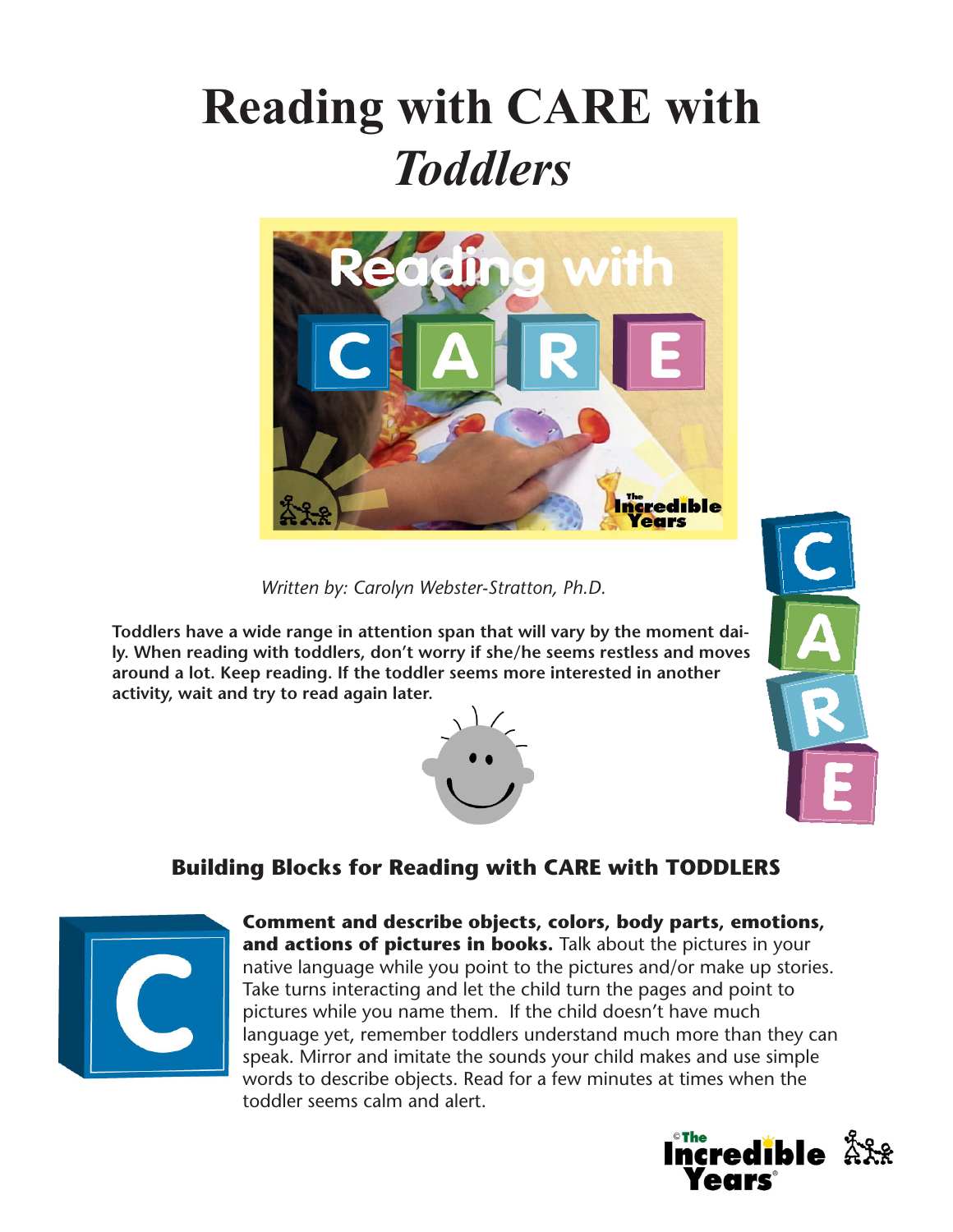

## **Ask a few open-ended questions and explore the book together.**

You might try asking a few open-ended questions to see if the child will talk about their ideas. For example, you might say, "I wonder what will happen next?" Or, " Do you think he is proud of doing that?" However, avoid asking too many questions or the child will think you are testing her/him and will close up if she/he doesn't know how to answer the question. Rather ask questions that show you are genuinely interested in the child's thoughts and intersperse them with descriptive commenting.

#### *Examples:*

*Teacher: "What do you see on this page?" (Toddler points to a truck) Teacher: "Yes that is a big, blue truck." Teacher: "What's happening here?" (Parent points to a picture) Teacher: "That is a yellow bus." Teacher: "I wonder if there are two trucks?" (Prompting a pre-academic skill & child points to another truck) Teacher: "You are right, there is a blue and a black truck." Teacher: "I wonder if she is feeling sad now?" (Exploring the name of feelings) Teacher: "What is going to happen next?" (Creating a feeling of excitement and discovery )*



**Respond with smiles, encouragement, praise and expressive**  delight to toddler's efforts to respond. Follow the child's lead and empower his or her discovery and exploration of the book. Use hand movements with your words. Slide your finger under the words or letters on the page and show left to right movement.

Read using "parentese" language which sounds like this:

- sing-song, higher pitched, slower voice
- **clear articulation**
- pauses after reading some words to wait for a response
- repeat words often

#### *Examples:*

*"Wow that is a tall giraffe." "You are really thinking hard about that." "Wow, you know a lot about trains." "That's awesome. You are learning about the names of so many animals and what they eat."*



"Parentese"

Remember: \*sing-song, high pitch, slow voice \*clear articulation \*pause after reading some words to wait for a response \*repeat words often